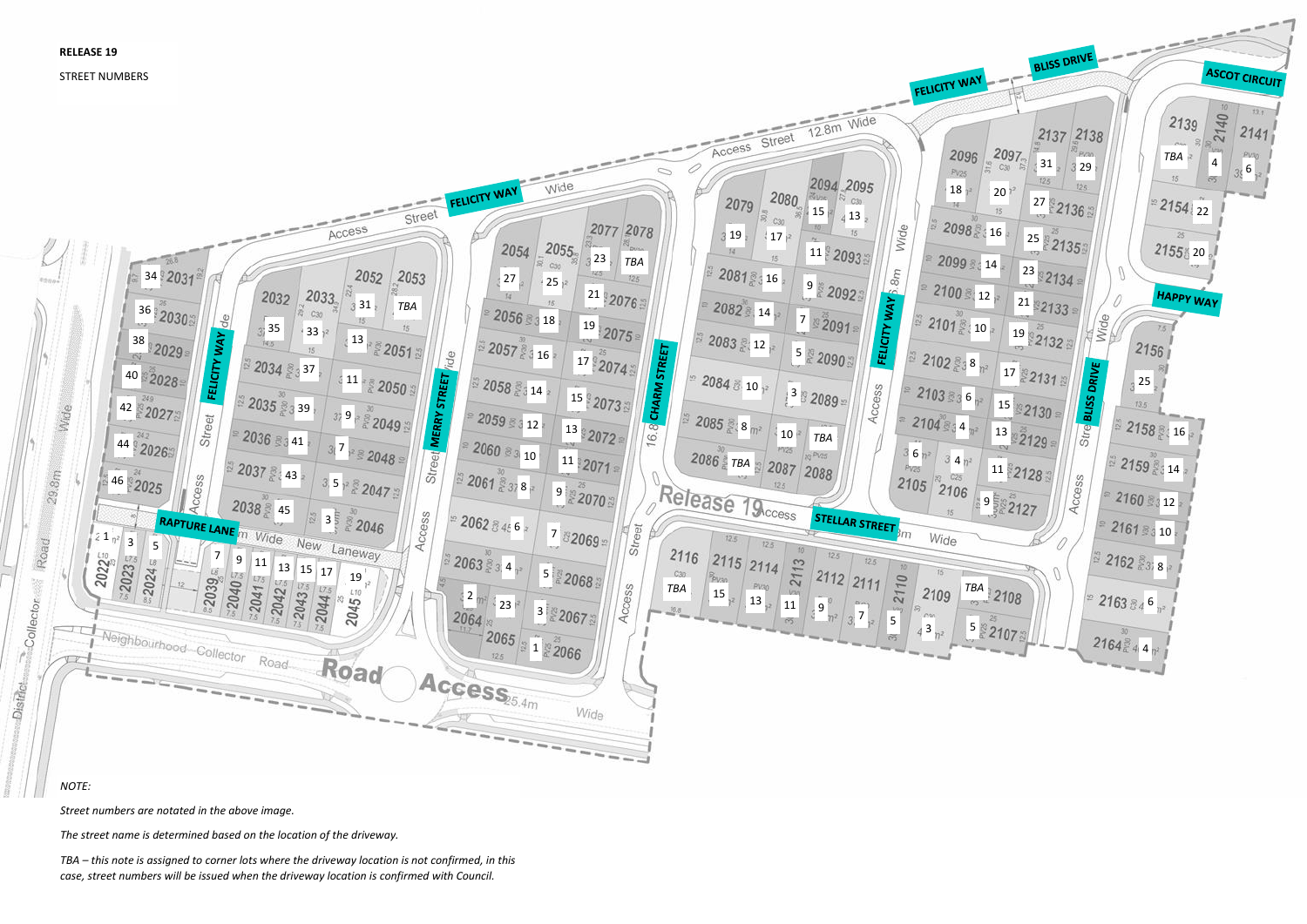| Lot/Plan           | <b>Address</b>                                                       |
|--------------------|----------------------------------------------------------------------|
| Lot 2022 SP 327060 | 1 Jubilant Way PALMVIEW QLD 4553                                     |
| Lot 2023 SP 327060 | 3 Jubilant Way PALMVIEW QLD 4553                                     |
| Lot 2024 SP 327060 | 5 Jubilant Way PALMVIEW QLD 4553                                     |
| Lot 2025 SP 327060 | 46 Felicity Way PALMVIEW QLD 4553                                    |
| Lot 2026 SP 327060 | 44 Felicity Way PALMVIEW QLD 4553                                    |
| Lot 2027 SP 327060 | 42 Felicity Way PALMVIEW QLD 4553                                    |
| Lot 2028 SP 327060 | 40 Felicity Way PALMVIEW QLD 4553                                    |
| Lot 2029 SP 327060 | 38 Felicity Way PALMVIEW QLD 4553                                    |
| Lot 2030 SP 327060 | 36 Felicity Way PALMVIEW QLD 4553                                    |
| Lot 2031 SP 327060 | 34 Felicity Way PALMVIEW QLD 4553                                    |
| Lot 2032 SP 327060 | 35 Felicity Way PALMVIEW QLD 4553                                    |
| Lot 2033 SP 327060 | 33 Felicity Way PALMVIEW QLD 4553                                    |
| Lot 2034 SP 327060 | 37 Felicity Way PALMVIEW QLD 4553                                    |
| Lot 2035 SP 327060 | 39 Felicity Way PALMVIEW QLD 4553                                    |
| Lot 2036 SP 327060 | 41 Felicity Way PALMVIEW QLD 4553                                    |
| Lot 2037 SP 327060 | 43 Felicity Way PALMVIEW QLD 4553                                    |
| Lot 2038 SP 327060 | 45 Felicity Way PALMVIEW QLD 4553                                    |
| Lot 2039 SP 327060 | 7 Jubilant Way PALMVIEW QLD 4553                                     |
| Lot 2040 SP 327060 | 9 Jubilant Way PALMVIEW QLD 4553                                     |
| Lot 2041 SP 327060 | 11 Jubilant Way PALMVIEW QLD 4553                                    |
| Lot 2042 SP 327060 | 13 Jubilant Way PALMVIEW QLD 4553                                    |
| Lot 2043 SP 327060 | 15 Jubilant Way PALMVIEW QLD 4553                                    |
| Lot 2044 SP 327060 | 17 Jubilant Way PALMVIEW QLD 4553                                    |
| Lot 2045 SP 327060 | 19 Jubilant Way PALMVIEW QLD 4553                                    |
| Lot 2046 SP 327060 | 3 Merry St PALMVIEW QLD 4553                                         |
| Lot 2047 SP 327060 | 5 Merry St PALMVIEW QLD 4553                                         |
| Lot 2048 SP 327060 | 7 Merry St PALMVIEW QLD 4553                                         |
| Lot 2049 SP 327060 | 9 Merry St PALMVIEW QLD 4553                                         |
| Lot 2050 SP 327060 | 11 Merry St PALMVIEW QLD 4553                                        |
| Lot 2051 SP 327060 | 13 Merry St PALMVIEW QLD 4553                                        |
| Lot 2052 SP 327060 | 31 Felicity Way PALMVIEW QLD 4553                                    |
| Lot 2053 SP 327060 | Corner Property - a street number will issue when driveway confirmed |
| Lot 2054 SP 327060 | 27 Felicity Way PALMVIEW QLD 4553                                    |
| Lot 2055 SP 327060 | 25 Felicity Way PALMVIEW QLD 4553                                    |
| Lot 2056 SP 327060 | 18 Merry St PALMVIEW QLD 4553                                        |
| Lot 2057 SP 327060 | 16 Merry St PALMVIEW QLD 4553                                        |
| Lot 2058 SP 327060 | 14 Merry St PALMVIEW QLD 4553                                        |
| Lot 2059 SP 327060 | 12 Merry St PALMVIEW QLD 4553                                        |
| Lot 2060 SP 327060 | 10 Merry St PALMVIEW QLD 4553                                        |
| Lot 2061 SP 327060 | 8 Merry St PALMVIEW QLD 4553                                         |
| Lot 2062 SP 327060 | 6 Merry St PALMVIEW QLD 4553                                         |
| Lot 2063 SP 327060 | 4 Merry St PALMVIEW QLD 4553                                         |
| Lot 2064 SP 327060 | 2 Merry St PALMVIEW QLD 4553                                         |
| Lot 2065 SP 327060 | 23 Jubilant Way PALMVIEW QLD 4553                                    |
| Lot 2066 SP 327060 | 1 Charm St PALMVIEW QLD 4553                                         |
| Lot 2067 SP 327060 | 3 Charm St PALMVIEW QLD 4553                                         |
| Lot 2068 SP 327060 | 5 Charm St PALMVIEW QLD 4553                                         |
| Lot 2069 SP 327060 | 7 Charm St PALMVIEW QLD 4553                                         |
| Lot 2070 SP 327060 | 9 Charm St PALMVIEW QLD 4553                                         |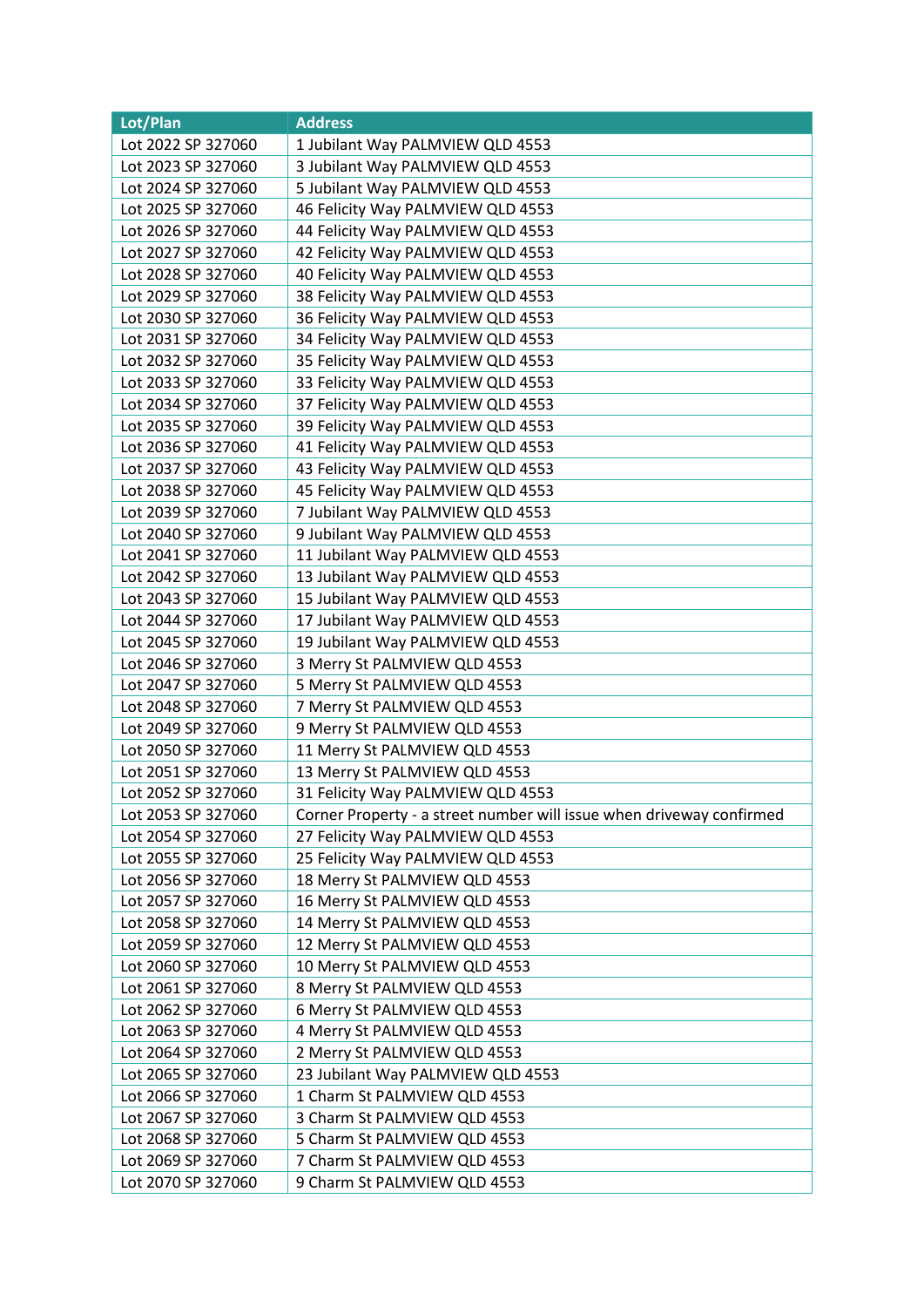| Lot/Plan           | <b>Address</b>                                                       |
|--------------------|----------------------------------------------------------------------|
| Lot 2071 SP 327060 | 11 Charm St PALMVIEW QLD 4553                                        |
| Lot 2072 SP 327060 | 13 Charm St PALMVIEW QLD 4553                                        |
| Lot 2073 SP 327060 | 15 Charm St PALMVIEW QLD 4553                                        |
| Lot 2074 SP 327060 | 17 Charm St PALMVIEW QLD 4553                                        |
| Lot 2075 SP 327060 | 19 Charm St PALMVIEW QLD 4553                                        |
| Lot 2076 SP 327060 | 21 Charm St PALMVIEW QLD 4553                                        |
| Lot 2077 SP 327060 | 23 Felicity Way PALMVIEW QLD 4553                                    |
| Lot 2078 SP 327060 | Corner Property - a street number will issue when driveway confirmed |
| Lot 2079 SP 327060 | 19 Felicity Way PALMVIEW QLD 4553                                    |
| Lot 2080 SP 327060 | 17 Felicity Way PALMVIEW QLD 4553                                    |
| Lot 2081 SP 327060 | 16 Charm St PALMVIEW QLD 4553                                        |
| Lot 2082 SP 327060 | 14 Charm St PALMVIEW QLD 4553                                        |
| Lot 2083 SP 327060 | 12 Charm St PALMVIEW QLD 4553                                        |
| Lot 2084 SP 327060 | 10 Charm St PALMVIEW QLD 4553                                        |
| Lot 2085 SP 327060 | 8 Charm St PALMVIEW QLD 4553                                         |
| Lot 2086 SP 327060 | Corner property - a street number will issue when driveway confirmed |
| Lot 2087 SP 327060 | 10 Stellar St PALMVIEW QLD 4553                                      |
| Lot 2088 SP 327060 | Corner property - a street number will issue when driveway confirmed |
| Lot 2089 SP 327060 | 3 Felicity Way PALMVIEW QLD 4553                                     |
| Lot 2090 SP 327060 | 5 Felicity Way PALMVIEW QLD 4553                                     |
| Lot 2091 SP 327060 | 7 Felicity Way PALMVIEW QLD 4553                                     |
| Lot 2092 SP 327060 | 9 Felicity Way PALMVIEW QLD 4553                                     |
| Lot 2093 SP 327060 | 11 Felicity Way PALMVIEW QLD 4553                                    |
| Lot 2094 SP 327060 | 15 Felicity Way PALMVIEW QLD 4553                                    |
| Lot 2095 SP 327060 | 13 Felicity Way PALMVIEW QLD 4553                                    |
| Lot 2096 SP 327060 | 18 Felicity Way PALMVIEW QLD 4553                                    |
| Lot 2097 SP 327060 | 20 Felicity Way PALMVIEW QLD 4553                                    |
| Lot 2098 SP 327060 | 16 Felicity Way PALMVIEW QLD 4553                                    |
| Lot 2099 SP 327060 | 14 Felicity Way PALMVIEW QLD 4553                                    |
| Lot 2100 SP 327060 | 12 Felicity Way PALMVIEW QLD 4553                                    |
| Lot 2101 SP 327060 | 10 Felicity Way PALMVIEW QLD 4553                                    |
| Lot 2102 SP 327060 | 8 Felicity Way PALMVIEW QLD 4553                                     |
| Lot 2103 SP 327060 | 6 Felicity Way PALMVIEW QLD 4553                                     |
| Lot 2104 SP 327060 | 4 Felicity Way PALMVIEW QLD 4553                                     |
| Lot 2105 SP 327060 | 6 Stellar St PALMVIEW QLD 4553                                       |
| Lot 2106 SP 327060 | 4 Stellar St PALMVIEW QLD 4553                                       |
| Lot 2107 SP 327060 | 5 Bliss Dr PALMVIEW QLD 4553                                         |
| Lot 2108 SP 327060 | Corner property - a street number will issue when driveway confirmed |
| Lot 2109 SP 327060 | 3 Stellar St PALMVIEW QLD 4553                                       |
| Lot 2110 SP 327060 | 5 Stellar St PALMVIEW QLD 4553                                       |
| Lot 2111 SP 327060 | 7 Stellar St PALMVIEW QLD 4553                                       |
| Lot 2112 SP 327060 | 9 Stellar St PALMVIEW QLD 4553                                       |
| Lot 2113 SP 327060 | 11 Stellar St PALMVIEW QLD 4553                                      |
| Lot 2114 SP 327060 | 13 Stellar St PALMVIEW QLD 4553                                      |
| Lot 2115 SP 327060 | 15 Stellar St PALMVIEW QLD 4553                                      |
| Lot 2116 SP 327060 | Corner property - a street number will issue when driveway confirmed |
| Lot 2127 SP 327060 | 9 Bliss Dr PALMVIEW QLD 4553                                         |
| Lot 2128 SP 327060 | 11 Bliss Dr PALMVIEW QLD 4553                                        |
| Lot 2129 SP 327060 | 13 Bliss Dr PALMVIEW QLD 4553                                        |